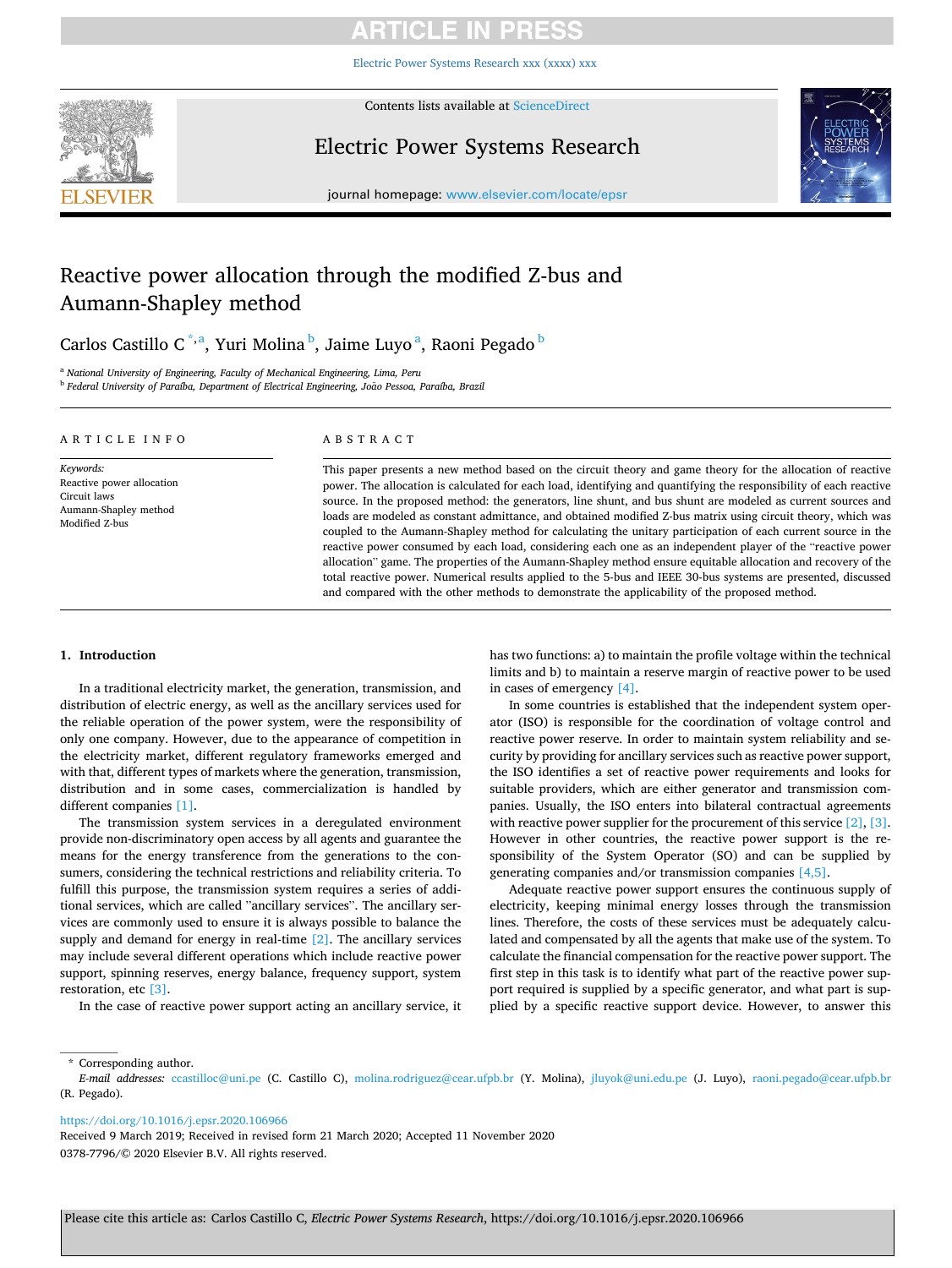# **ARTICLE IN PRESS**

## *C. Castillo C et al.*

question is very complicated due to the non-linear nature and nonseparable nature of the power flow equations.

There are many methods in the scientific literature for the allocation of the cost of the reactive power support [\[6\]](#page-7-0), therefore, a general description of some of them will be provided, highlighting its advantages and disadvantages.

The methods based on marginal cost use the concept of spot price to calculate the cost of reactive power support. The spot price is considered one of the most efficient ways to calculate the price of electricity because it optimizes social welfare. However, it has the following disadvantages: a) the spot price is very sensitive to the operating conditions of the system, causing fluctuations in the price of electricity in the short term, b) it depends on the method for the solution of the optimal power flow and may require more time and more computational resources for its convergence and finally, c) it does not allow recovering the total costs and hence additional charges called "complementary chargesg are required [\[7,8\].](#page-7-0)

The methods based on power flow tracing generally use the proportional sharing principle and are considered very efficient when they are applied to the tracing of active power, because they allow determining from where, from whom and what part of the energy flow is consumed by a certain load. However, when applied for reactive power flow, they face two disadvantages: the first one, for technical reasons, reactive power cannot be transported over long distances [3], the second one, the reactive power does not always flow in the same direction as the active power, appearing bidirectional flows in the same branch, causing disruptions in the tracing of reactive power flow [\[9\].](#page-7-0)

The methods based on circuit theory use the power flow solutions to calculate which part of the active and reactive power consumed by a load is supplied by each generator. These methods are considered efficient and reliable for applications in real systems since they are consistent with the network topology and the Kirchhoff's Laws. Among the most used methods are the Z-bus matrix  $[10]$ , modified Y-bus matrix [\[11\]](#page-7-0) and improved Y-bus matrix [\[12\].](#page-7-0)

The main disadvantage of the Z-bus and Y-bus methods is the necessity of an additional process for allocating the participation in the reactive power consumed by a load. For example, in the method proposed by Chu et al [\[11\],](#page-7-0) it uses the modified Y-bus and the proportional sharing principle. Chu considers the load bus voltages as a linear combination of the generator voltages, this causes two problems: a) cross-subsidies problems and b) the problem of allocation of participation to generators in loads without reactive power demand [\[13\]](#page-7-0).

In the methods based on the cooperative game theory, the agents of the electric system form coalitions in order to minimize the transmission service costs. The main problem of this method is that the value assigned depends on the entry order into the coalition; therefore, the assigned value to an agent is different if it is entered first or last. This difficulty was overcome by the Shapley Value Method, in which the costs are assigned using the calculated cost average for every single possible combination of entry orders [\[14\]](#page-7-0). The main disadvantage of the Shapley Value is the use of computational resources. Nevertheless, by using the Aumann-Shapley Method the costs can be calculated through an analytic solution that is easy to implement and using less computational resources [\[15\]](#page-7-0). In general terms, the methods based on game theory, specifically the Aumann-Shapley Method, can recover the total costs and these are also considered fair and transparent.

The previously reported methods only consider reactive support devices and generators as reactive power sources, ignoring the reactive power injected by the line shunt and bus shunt. This leads to an error in the reactive power allocation process. For a fair allocation, in this paper, a new method was developed to solve the reactive power allocation problem considering the reactive power injected by the line shunt and bus shunt.

The proposed method is applied considering a known operation point. To determine the participation in the reactive power support of the generators, line shunts and bus shunts are modeled as current source,

## *Electric Power Systems Research xxx (xxxx) xxx*

while loads are modeled as constant admittance. By obtaining the modified Z-bus matrix, which will be coupled in the Aumann-Shapley method for calculating the unitary participation of each generator, bus shunt and the line shunt in the reactive power consumed by each load.

The main contributions of the proposed method follow:

- 1. It considers circuit laws and at the same time has desirable characteristics in terms of economic coherence, because it is based on circuit laws in combination with Aumann-Shapley method.
- 2. It identifies and quantifies the individual contribution of each agent (generator, load, bus shunt and line shunt), even when connected to the same bus.
- 3. It fully allocates the reactive power (full cost recovery), thanks to the additive property of the Aumann-Shapley method
- 4. It is considered fair and transparent, given that it is based on circuit theory in combination with the cooperative game theory (Aumann Shapley Method).
- 5. It does not require much computational effort, since it is based on an analytical method (Aumann-Shapley Method), making it a strong candidate for real-time applications.

This paper is organized as follows. The mathematical model for the proposed method is presented in Section 2. The numerical solutions obtained by applying the proposed method with the 5-bus system and IEEE 30-bus system are reported and discussed in [Section 3.](#page-3-0) Finally, conclusions, commentaries and final considerations are presented in [Section 4](#page-5-0).

## **2. Proposed method**

### *2.1. Background*

By applying the Kirchhoff's Laws in a system with *n* buses at a known operation point, the following expression is obtained.

$$
I = YE \tag{1}
$$

Where *I* is the nodal current injection vector,*Y* is the nodal admittance matrix and *E* is the nodal voltage vector.

For the purposes of enforcement of the proposed method, the line shunt and bus shunt are modeled as reactive power sources, and therefore they have a participation in the reactive power consumed by each load.

In Fig. 1, the simplified schematic is shown for a 2-bus system. The generator is represented by a current source  $(I_K^G)$ , in the transmission line, the line shunt is represented by $I_{km}^{Sh}$  and  $I_{mk}^{Sh}$ , positioned in the ends of the line; the bus shunt is represented by  $I_m^{SB}$ , connected to the load bus and the load is represented by a constant admittance  $Y_m^L$ .

On the other hand, if distributed generation sources (DGs) are considered. In the proposed method it can be modeled as current sources that can inject or consume reactive power. Therefore, for a known system operating point, a DG can be modeled as a conventional generator.

The equivalent admittance of the loads are incorporated into the elements in the diagonal of the Y-matrix, obtaining the modified Y-bus matrix. Thus, the Eq. (1) is modified.



**Fig. 1.** 2-Bus System Model with the generators, line shunt and bus shunt.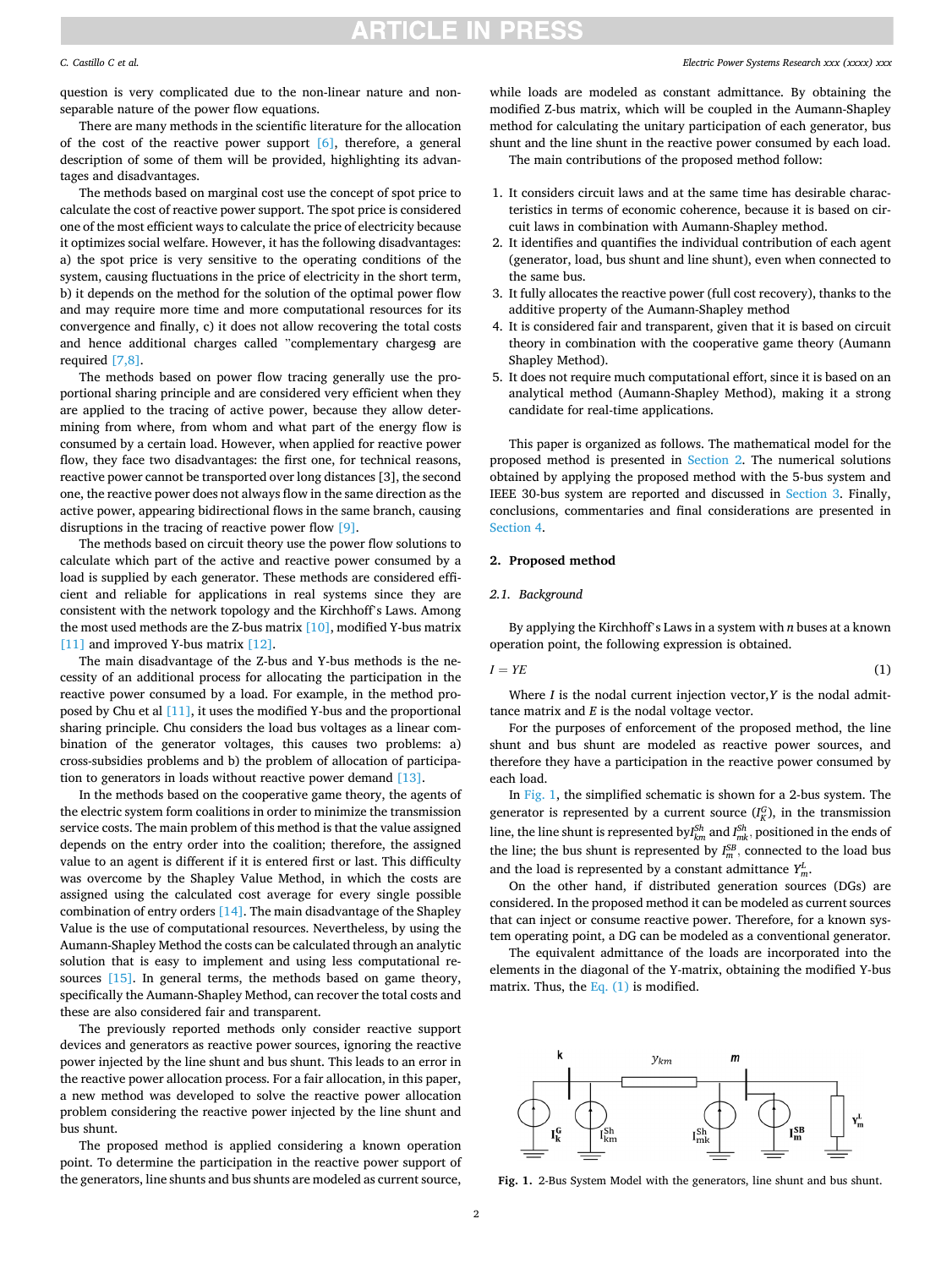# RTICI E IN

<span id="page-2-0"></span>*C. Castillo C et al.* 

$$
I^{'} = Y^{'} E
$$
 (2)

Where  $\vec{l}$  is the current injection vector,  $\vec{Y}$  is the modified admittance matrix (including the load admittance) and *E* is the nodal voltage vector. Therefore, the element  $(i, j)$  of the modified admittance matrix is obtained from the element  $(i, j)$  of the nodal admittance matrix.

$$
Y_{ij}^{'} = \begin{cases} Y_{ij} + Y_j^L, & \text{for } i = j \\ Y_{ij}, & \text{for } i \neq j \end{cases}
$$
 (3)

The equivalent admittance of the load *L* connected to the bus *j,* can be calculated as:

$$
Y_j^L = \frac{1}{E_j} \left(\frac{S_j^L}{E_j}\right)^* \tag{4}
$$

Where  $E_j$  and  $S_j^L$  are the voltage and apparent power consumed by the load *L* connected to the bus *j*. Both values are obtained by the power flow

By inverting the modified admittance matrix shown in the Eq.  $(2)$ , the modified impedance matrix  $z^{'}$  is obtained.

$$
\begin{bmatrix} E_1 \\ \vdots \\ E_k \\ \vdots \\ E_n \end{bmatrix} = \begin{bmatrix} Z_{11}^{'} & \cdots & Z_{1k}^{'} & \cdots & Z_{1n}^{'} \\ \vdots & \ddots & \vdots & \ddots & \vdots \\ Z_{k1}^{'} & \cdots & Z_{kk}^{'} & \cdots & Z_{kn}^{'} \\ \vdots & \ddots & \vdots & \ddots & \vdots \\ Z_{n1}^{'} & \cdots & Z_{nk}^{'} & \cdots & Z_{nn}^{'} \end{bmatrix} \begin{bmatrix} I_1^{'} \\ I_1^{'} \\ \vdots \\ I_k^{'} \\ \vdots \\ I_n^{'} \end{bmatrix}
$$

Considering that the bus *k* is connected to the load *L*. From the previous matrix, the load voltage can be calculated in a linear combination of currents injected into the system.

$$
E_k = Z'_{k1}I'_1 + \dots + Z'_{kk}I'_k + \dots + Z'_{kn}I'_n = \sum_{j=1}^n Z'_{kj}I'_j
$$
 (5)

Where  $Z_{kj}^{'}$  is the element  $(k, j)$  of the modified impedance matrix and  $I_j^{'}$  is the element *j* of the current injection vector.

In general terms, considering the *k* − *th* bus, the total current injected into that bus will be calculated by the following equation:

$$
I_k^{'} = I_k^G + I_k^{SL} + I_k^{SB} \tag{6}
$$

Where  $I_k^G$  is the current injected by the generator into the bus  $k$ ;  $I_k^{SL}$ and  $I_k^{SB}$  are the current injected by the line shunt and bus shunt into the bus *k,* respectively.

Supposing that the  $k - th$  bus is connected to *b* buses, the total current injected by the line shunts into the bus *k* will be calculated as following:

$$
I_k^{SL} = \sum_{j=1}^b I_{kj}^{Sh} \tag{7}
$$

Where  $I_{kj}^{\text{Sh}}$  is the current injected by the line shunt between the bus  $k$ and the bus *j*.

The apparent power consumed by the load *L* connected to the bus *k,* can be calculated as follows:

$$
S_k^L = \left(Y_k^L\right)^* |E_k|^2 \tag{8}
$$

Where  $Y_k^L$  is the load admittance connected to the bus  $k$ *,* and  $E_k$ *,* is the load voltage.

Considering  $I_i^{'} = I_i^{'r} + J_i^{'i}$  and  $Z_{ki}^{'} = R_{ki}^{'} + jX_{ki}^{'}$ , the Eq. (5) becomes the following expression.

$$
E_k = \sum_{i=1}^{n} \left( R_{ki}^{'} I_i^{'} - X_{ki}^{'} I_i^{'} \right) + i \sum_{i=1}^{n} \left( R_{ki}^{'} I_i^{'} + X_{ki}^{'} I_i^{'} \right)
$$
(9)

*Electric Power Systems Research xxx (xxxx) xxx*

Replacing the Eq.  $(9)$  in  $(8)$  it is obtained as follows.

$$
S_k^L = Y_k^L \left[ \left( \sum_{i=1}^n (R_{ki}^{'} I_i^{'} - X_{ki}^{'} I_i^{'} ) \right)^2 + \left( \sum_{i=1}^n (R_{ki}^{'} I_i^{'} + X_{ki}^{'} I_i^{'} ) \right)^2 \right]
$$
(10)

Considering  $S_k^L = P_k^L + jQ_k^L$  and  $Y_k^L = g_k^L + jb_k^L$ , it can be obtained a mathematical expression for the reactive power consumed by each load.

$$
Q_k^L = -b_k^L \left[ \left( \sum_{i=1}^n (R_{ki}^{' }I_i^{' } - X_{ki}^{'}I_i^{' } ) \right)^2 + \left( \sum_{i=1}^n (R_{ki}^{'}I_i^{' } + X_{ki}^{'}I_i^{' } ) \right)^2 \right]
$$
(11)

# *2.2. Reactive power injected by line shunt and bus shunt*

The total reactive power injected by the line shunt into the bus *k* can be calculated as follows:

$$
\mathcal{Q}_k^{SL} = \sum_{m=1}^b \left( I_{km}^{sh} \right) \cdot E_k \tag{12}
$$

Where *b* is the number of buses connected to bus  $k$ ,  $E_k$ , voltage in bus  $k$ *,*  $I_{km}^{Sh}$ *,* current injected by the line shunt, specifically into the bus  $k$ .

The injection of reactive power by the bus shunt in bus *k* can be calculated using the following equation:

$$
Q_k^{SB} = (I_k^{SB}) \cdot E_k \tag{13}
$$

Where  $I_k^{SB}$  is the current injected by the bus shunt located at bus  $k$ , and *Ek,* is voltage in bus *k*.

The total reactive power injected by the line shunt and the buse shunt into bus *k* is estimated as follows:

$$
\mathcal{Q}_k^S = \mathcal{Q}_k^{SB} + \mathcal{Q}_k^{SL} \tag{14}
$$

Before starting the reactive allocation process on each bus system, a comparison is made between the reactive power injected by the line shunt and the bus shunt  $(Q_k^S)$  and the reactive power consumed by the load  $(Q_k^L)$ . If  $Q_k^S$  is higher than  $Q_k^L$ , the excess of reactive power in such bus is allocated among the remaining system loads. If, on the other hand,  $Q_k^S$ is lower than  $Q_k^L$ , the lack of reactive power is supplied by the other reactive power sources.

## *2.3. Reactive power allocation through the Aumann-Shapley*

The Aumann-Shapley Method allows, fairly and transparently, to solve different allocation problems. For this reason, in this article is used the Aumann-Shapley method in combination with circuit theory to solve the problem of reactive power allocation. For more information about the properties of the Aumann-Shapley Method you can see [\[15](#page-7-0)–18].

The proposed method allows calculating how each current source participates in the reactive power consumed by each load. Each current source as an independent player in the reactive power allocation game.

From the Eq. (11) we can see that the power consumed by the load *L*  connected to the bus *k* is a linear combination of all the currents injected into the system (generators, line shunt and bus shunt). Furthermore, the Aumann-Shapley method can be utilized to determine the responsibility of each current source in the reactive power consumed by each load.

The Aumann-Shapley Method consists of dividing each current source into infinitesimal parts of the same size; considering each one of them as single players. This provides an analytic solution to the reactive power allocation problem [\[19\].](#page-7-0)

For a system with *n* buses, there are *n* players $[I_1^{'},...,I_k^{'},...,I_n^{'}]$  or  $2n$ players, if the real and imaginary current sources components  $[I_1^{'}, I_1^{'}, \dots]$  $, I^{'r}_{k}, I^{'i}_{k}, ..., I^{'r}_{k}, I^{'i}_{k}$ ] are analyzed. For example, the total current injected into the bus *x* is considered as  $I'_x = I'_x + jI'_x$ . The unitary participation of the real component  $(I'_x)$  in the reactive power consumed by the load  $L$ connected with the bus *k* can be calculated through the next equation.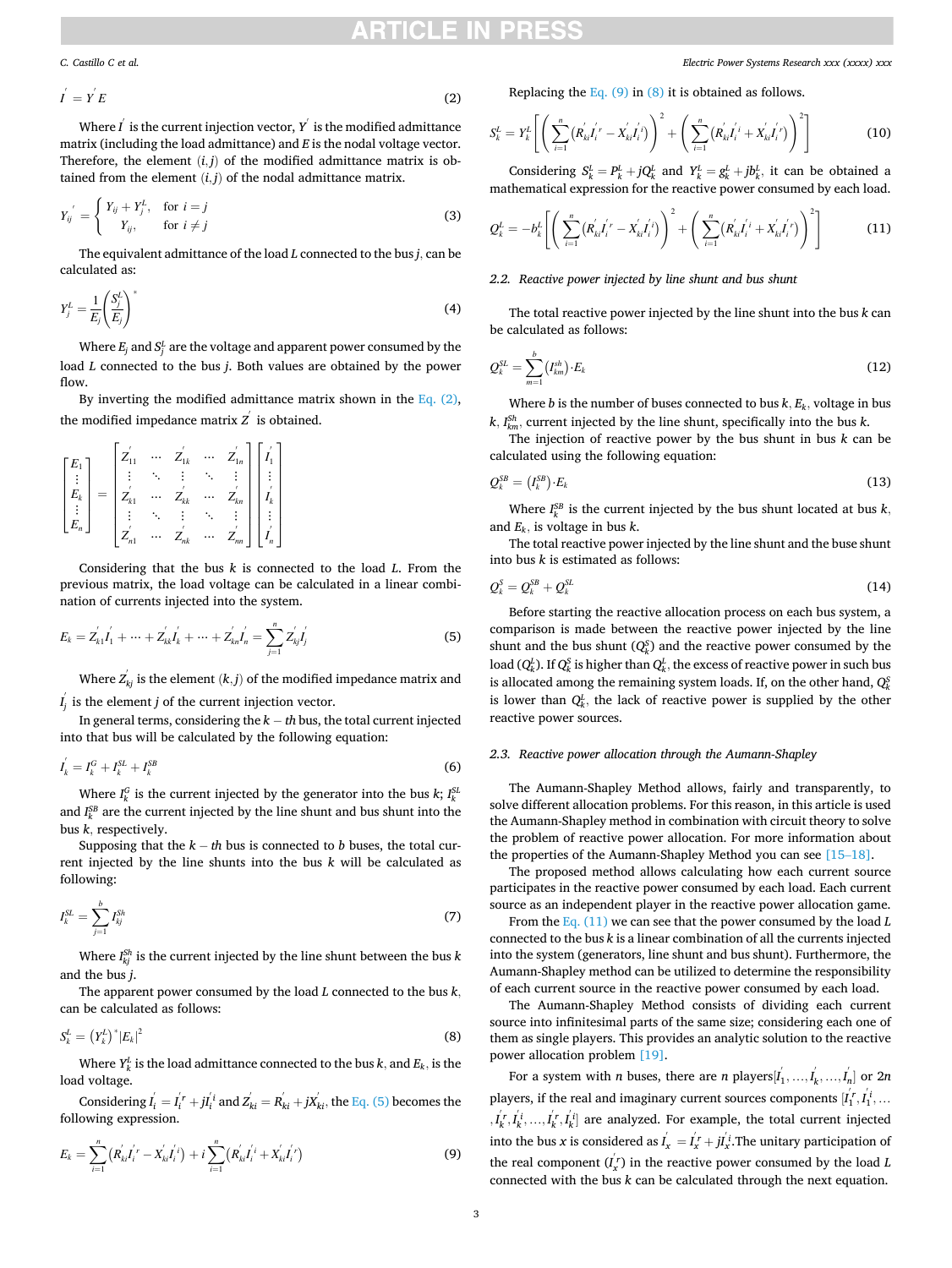<span id="page-3-0"></span>*C. Castillo C et al.* 

$$
PU_{I'_{x'} \to L_k} = \int_0^1 \frac{\partial Q_k^L(I' \, t)}{\partial I'_{x'}} dt \tag{15}
$$

Substituting the value of  $Q_k^L$  of the [Eq. \(11\)](#page-2-0) into the Eq. (15) after derive and integrate, the following equation is obtained.

$$
PU_{I'_{k'} \to L_k} = -b_k^L \left[ \sum_{i=1}^n (R_{kl}^{'} I_i^{'} - X_{kl}^{'} I_i^{'} ) R_{kx}^{'} + \sum_{i=1}^n (R_{kl}^{'} I_i^{'} + X_{kl}^{'} I_i^{'} ) X_{kx}^{'} \right]
$$
(16)

The unitary participation of the imaginary component  $(I_x^i)$  in the reactive power consumed by the load *L* connected to the bus *k* can be calculated through the next equation.

$$
PU_{I'_{x}\to I_{k}} = \int_{0}^{1} \frac{\partial Q_{k}^{L}(I^{'}t)}{\partial I_{x}^{i}} dt
$$
\n(17)

Substituting the value of  $Q_k^L$  of the [Eq. \(11\)](#page-2-0) into the Eq. (17) after derive and integrate, the following equation is obtained.

$$
PU_{I'_{x} \to I_{k}} = -b_{k}^{L} \left[ \sum_{i=1}^{n} (R_{ki}^{'} I_{i}^{'} - X_{ki}^{'} I_{i}^{'} ) (-X_{kx}^{'}) + \sum_{i=1}^{n} (R_{ki}^{'} I_{i}^{'} + X_{ki}^{'} I_{i}^{'} ) R_{kx}^{'} \right]
$$
(18)

The total participation of the current injected into the bus *x* in the reactive power consumed by the load *L* connected to the bus *k* is obtained through the next equation:

$$
PT'_{I'_{x} \to I_{k}} = I'_{x} \cdot PU'_{I'_{x} \to I_{k}} + I'_{x} \cdot PU'_{I'_{x} \to I_{k}}
$$
\n(19)

According to the Eq.  $(6)$ , the total current injected into the bus *x* is composed of the current injected by the generator  $(I_x^G = I_x^{G_r} + jI_x^{G_i})$ , the current injected by the line shunt  $(I_x^{SL} = I_x^{SL_r} + jI_x^{SL_i}$  and the current injected by the bus shunt  $(I_x^{SB} = I_x^{SB_r} + jI_x^{SB_i})$ . Therefore:

$$
I_x^{'} = I_x^{'} + jI_x^{'i} = (I_x^{G_r} + I_x^{SL_r} + I_x^{SB_r}) + j(I_x^{G_i} + I_x^{SL_i} + I_x^{SB_i})
$$
\n(20)

Replacing the components from the Eq. (20) into (19).

$$
PT_{I_x \to I_k} = (I_x^{G_r} + I_x^{SL_r} + I_x^{SB_r}) \cdot PU_{I_x' \to I_k} + (I_x^{G_i} + I_x^{SL_i} + I_x^{SB_i}) \cdot PU_{I_x' \to I_k}
$$
(21)

By arranging the terms of the Eq.  $(21)$ , it can be obtained that the total participation of the current injected into the bus *x* in the reactive power consumed by the load *L* connected with the bus *k* is the sum of the individual participation of each current source, therefore:

$$
PT'_{l_x \to l_k} = PTG'_{l_x \to l_k} + PTSL'_{l_x \to l_k} + PTSB'_{l_x \to l_k}
$$
\n(22)

Where:

 $\textit{PTG}_{I_{\mathbf{x}}\to I_{k}}$ : Total participation of the generator connected to the bus *x* in the reactive power consumed by the load connected to the bus *k*.  $\text{PTSL}_{I_{\mathbf{x}}^{'} \rightarrow I_{k}}$ : Total participation of the line shunt connected to the bus  $\mathbf{x}$ in the reactive power consumed by the load connected to the bus *k*.  $\textit{PTSB}_{\vec{l}_x \rightarrow L_k}:$  Total participation of the bus shunt connected to the bus *x* in the reactive power consumed by the load connected to the *k*.

The total participation of each current source is calculated according to:

$$
PTG_{I_x^G \to I_k} = I_x^{G_r} \cdot PU'_{I_x^{'} \to I_k} + I_x^{G_i} \cdot PU'_{I_x^{'} \to I_k}
$$
\n(23)

$$
PTSL_{I_x^{SL} \to L_k} = I_x^{SL} \cdot PU'_{I_x' \to L_k} + I_x^{SL} \cdot PU'_{I_x' \to L_k}
$$
\n(24)

$$
PTSB_{t_x^{SL} \to L_k} = I_x^{SB_r} \cdot PU_{t_x^{r} \to L_k} + I_x^{SB_i} \cdot PU_{t_x^{r} \to L_k}
$$
\n(25)

Eqs. (23), (24) and (25), show that the total participation of the generator, the line shunt and the bus shunt depend on the real and imaginary components of the current injected by each source.

Furthermore, from the Eqs.  $(24)$  and  $(25)$ , it can be shown, that although the line shunt and bus shunt are considered reactive power sources, they have a real component in the current injected into the system.

## **3. Case studies**

The proposed method for the reactive power allocation was implemented and tested in two base cases: the 5-bus test system and the IEEE 30-bus system. The results obtained by the proposed method (PM) were compared with other methods such as Allocation Method Via Voltage Sources (AMV) [\[13\]](#page-7-0) and Modified Y-bus Matrix Method (MYM)[\[11\]](#page-7-0).

# *3.1. 5-Bus system*

The 5-bus system presented in [\[13\],](#page-7-0) was used to test the proposed method (see Fig. 2). The system contains 3 generators, the first one is located in bus 1  $(G_1)$ , the second one is located in bus 3  $(G_3)$  and the third one is located in bus  $4(G_4)$ ; 5 loads located in the buses 1 to 5 and 6 transmission lines.

From the power flow results, shown in [Table 1](#page-4-0), it can be observed that: the active power delivered by the generators  $G_1$  and  $G_4$  is much bigger than their reactive power. This will have a strong influence in the reactive power allocation process in the proposed method due to the coupling effect that exists between active and reactive power [\[18\]](#page-7-0).

[Table 2](#page-4-0) shows the numerical results of the reactive power allocated to each generator with the 5-bus test system considering the AMV and MYM methods and the proposed method (PM). Based on the results shown in [Table 2,](#page-4-0) the following statements can be concluded.

- The values of reactive power allocated to the generators have different values for each of the three methods being compared in this paper.
- The reactive power consumed by loads 1, 3 and 4 are directly supplied by generators  $G_1$ ,  $G_3$  and  $G_4$ , respectively.
- The AMV and MYM methods do not consider some generators. For example, based on methods AMV and MYM, the reactive power consumed by the load 2 is supplied by generators  $G_1$  and  $G_3$ . However, through the proposed method, in addition to the reactive power allocated to generators  $G_1$  and  $G_3$ , the reactive power consumed by the load 2 has a participation of 5.7703MVAr allocated to the generator *G*4.
- Based on the proposed method, the reactive power consumed by the load 2 is supplied by generator  $G_1$  (10.8132MVAr), generator  $G_3$ (3.4165MVAr) and generator *G*<sub>4</sub> (5.7703MVAr). Although the electric distance of generator  $G_4$  is farther from load 2 than generator  $G_3$ [\[13\]](#page-7-0), it has more participation in the reactive power consumed by this load. This is mainly because the generators are modeled as complex current injections. As a result, the real current component,



**Fig. 2.** 5-bus test system.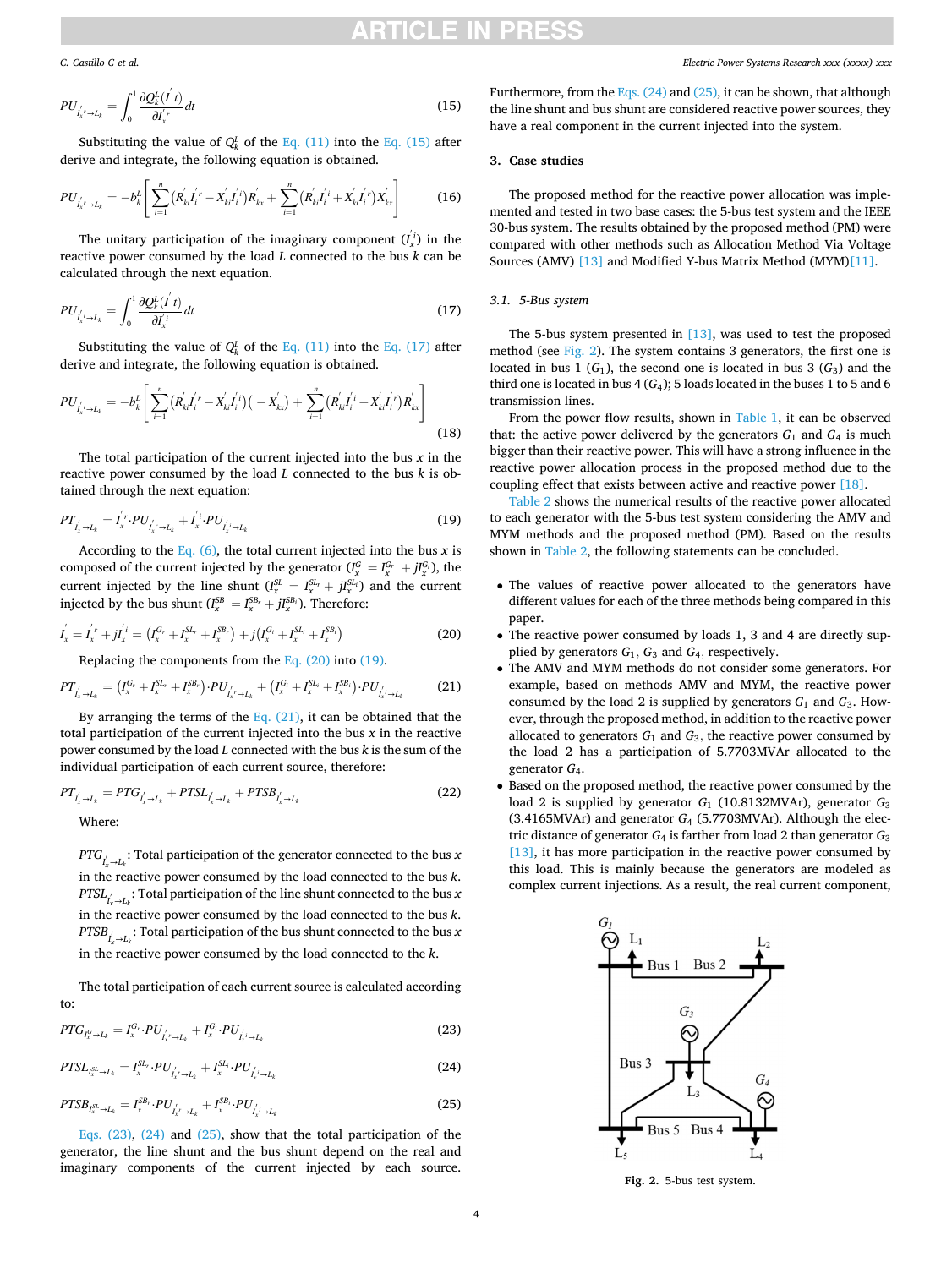<span id="page-4-0"></span>**Table 1**  Power Flow Results for 5-bus test system.

| Bus            | Voltage |                 | Generator |              | Load  |         |
|----------------|---------|-----------------|-----------|--------------|-------|---------|
|                | V(pu)   | $\theta$ (grad) | P(MW)     | O(MVAr)      | P(MW) | O(MVAr) |
|                | 1.05    | 0               | 239.96    | 45.27        | 45    | 15      |
| $\overline{2}$ | 0.989   | $-10.8$         | $\Omega$  | $\mathbf{0}$ | 162.5 | 20      |
| 3              | 1.033   | $-7.8$          | 62.3      | 66.68        | 80    | 20      |
| 4              | 1.05    | 0.47            | 136.68    | 22.16        | 50    | 20      |
| 5              | 1.015   | $-4.82$         | $\Omega$  | $\mathbf{0}$ | 90    | 25      |

as well as the imaginary current component injected by the generator, have participation in the total reactive power allocated to each generator. As shown in Table 3, approximately 96% (5.5496MVAr) of the reactive power supplied by the generator  $G_4$  to cover the reactive power consumed by the load 2 is supplied by the real current component, and approximately 4% (0.2207MVAr) is supplied by the imaginary component. This is due to the coupling effect between active and reactive power [\[18\].](#page-7-0) This means that the active power consumed by a load is supplied simultaneously by the active and reactive power of each generator. Similarly, the reactive power consumed by a load is supplied by the reactive and active power of each generator [\[20\]](#page-7-0).

To demonstrate the procedure of the proposed method, two bus shunts were added to the 5-bus test system shown in figure 2: one was added to the bus 2 ( $b_2^{sh} = 0.15$ *pu*) and the other one to the bus 5 ( $b_5^{sh} =$ 0*.*10*pu*). Both, the line shunts and the bus shunts will have a participation in the reactive power consumed by each load. To calculate the participation of generators, line shunts and bus shunts in the reactive power consumed by each load with the proposed method, they are modeled as current sources.

The results of the power flow solution considering the bus shunts added to the system are shown in Table 4. When comparing the values shown in Table 4 against the values shown in Table 1, two differences are observed: the first is that voltage of buses 2 and 5 increases due to an injection of reactive power by the bus shunt connected to those buses. The second difference is the decrease of reactive power injected by each generator.

[Table 5](#page-5-0) shows the results of allocating reactive power considering the generators, the bus shunts and the line shunts as current sources. Based on the results shown in [Table 5,](#page-5-0) the following statements can be concluded:

- Based on the Table 2, 100% of the reactive power consumed by load 1 is supplied by generator *G*1. However, based on the [Table 5](#page-5-0) when considering the effect of the line shunt as a source of reactive power, 14.7% of the reactive power consumed by load 1 is supplied by the line shunt and 85.3% is supplied by generator *G*1.
- The reactive power consumed by load 5 is supplied as follows: 41.73%, by the bus shunt connected to bus 5; 7.51%, by the line shunts; 27.74%, by generator  $G_1$ ; 7.44%, by generator  $G_3$  and 15.58%, by generator *G*4.

# *Electric Power Systems Research xxx (xxxx) xxx*

# *3.2. IEEE 30-Bus system*

The IEEE 30-bus system was utilized to prove the proposed method. It is composed of 6 generators connected to bus  $1(G_1)$ , bus  $2(G_2)$ , bus 5  $(G_5)$ , bus 8  $(G_8)$ , bus 11  $(G_{11})$  and bus 13  $(G_{13})$ , respectively. Twenty loads and forty-one transmission lines. Detailed information about this system can be found in [\[13\]](#page-7-0).

To better understand the effect of reactive power allocation to the generators of the IEEE 30-bus system when considering bus shunts and line shunt as reactive power sources, two cases are considered: case I, when line shunts and bus shunts are considered part of the nodal admittance matrix; case II, when bus shunts and line shunt are modeled as current sources.

# *3.2.1. Case i*

The results of allocating reactive power with the AMV and MYM methods as well as the proposed method (PM) in case I, are shown in [Table 6](#page-6-0). When comparing the results obtained by each three methods presented in this paper, reported in [Table 6,](#page-6-0) the following differences can be noted:

- Bus 10 is a load that only consumes active power; therefore, the AMV and MYM methods, as well as the proposed method, should not be considered for the allocation of reactive power. However, method MYM assigns participation to all generators available in the system. Although the sum of the participation of each generator in bus 10 is zero, as shown in [Table 6,](#page-6-0) it results in cross-subsidies.
- The MYM method allows the possibility to allocate negative values to the reactive power injected by the generators. For example, with the

## **Table 3**

Total participation of the real and imaginary current component injected by each generator.

| bus | Generador | $I_x^{G_r}\cdot PU_{I_x^{'}\rightarrow L_k}^{'}$ | $I_x^{G_i}\cdot PU_{I_x^{i}\rightarrow L_k}^{\prime}$ | $PTG_{I_x^G \rightarrow L_k}$ |         |
|-----|-----------|--------------------------------------------------|-------------------------------------------------------|-------------------------------|---------|
|     |           |                                                  | <b>MVAr</b>                                           | <b>MVAr</b>                   | MVAr    |
|     | 2         | $G_1$                                            | 10.1128                                               | 0.7004                        | 10.8132 |
| L   |           | G <sub>2</sub>                                   | 2.2612                                                | 1.1553                        | 3.4165  |
| O   |           | $G_3$                                            | 5.5496                                                | 0.2207                        | 5.7703  |
| A   | 5         | G <sub>1</sub>                                   | 12.7719                                               | 0.8134                        | 13.5853 |
| D   |           | G <sub>2</sub>                                   | 2.799                                                 | 1.0403                        | 3.8393  |
|     |           | $G_3$                                            | 7.2006                                                | 0.3747                        | 7.5753  |

| Bus            | Voltage |                 | Generator    |          | Load  |         |
|----------------|---------|-----------------|--------------|----------|-------|---------|
|                | V(pu)   | $\theta$ (grad) | P(MW)        | O(MVAr)  | P(MW) | O(MVAr) |
| 1              | 1.05    | $\mathbf{0}$    | 239.47       | 33.36    | 45    | 15      |
| $\overline{2}$ | 1.001   | $-10.83$        | $\mathbf{0}$ | $\Omega$ | 162.5 | 20      |
| 3              | 1.033   | $-7.72$         | 62.3         | 54.43    | 80    | 20      |
| $\overline{4}$ | 1.05    | 0.51            | 136.68       | 19.58    | 50    | 20      |
| 5              | 1.021   | $-4.86$         | $\Omega$     | $\Omega$ | 90    | 25      |

| M.<br>٧ |  |
|---------|--|
|---------|--|

Results of the allocation of reactive power.

| Bus | Voltage | Supplied by $G_1$ (MVAr) |            |           | Supplied by $G_3$ (MVAr) |            |        |            | Supplied by $G_4$ (MVAr) |          | Load |
|-----|---------|--------------------------|------------|-----------|--------------------------|------------|--------|------------|--------------------------|----------|------|
| N   | V(pu)   | <b>AMV</b>               | <b>MYM</b> | <b>PM</b> | <b>AMV</b>               | <b>MYM</b> | PM     | <b>AMV</b> | <b>MYM</b>               | PM       |      |
|     | 1.05    | 15                       | 15         | 15        |                          | 0          |        |            |                          | $\Omega$ | 15   |
| 2   | 0.989   | 8.6404                   | 14.2249    | 10.8132   | 11.3596                  | 5.7751     | 3.4165 | $\Omega$   |                          | 5.7703   | 20   |
| 3   | 1.033   | $\Omega$                 |            |           | 20                       | 20         | 20     | 0          |                          | $\Omega$ | 20   |
|     | 1.05    |                          |            |           |                          | 0          |        | 20         | 20                       | 20       | 20   |
|     | 1.015   | 11.9829                  | 13.4419    | 13.5853   | 7.0341                   | 4.5883     | 3.8394 | 5.983      | 6.9698                   | 7.5753   | 25   |
|     |         |                          |            |           |                          |            |        |            |                          |          |      |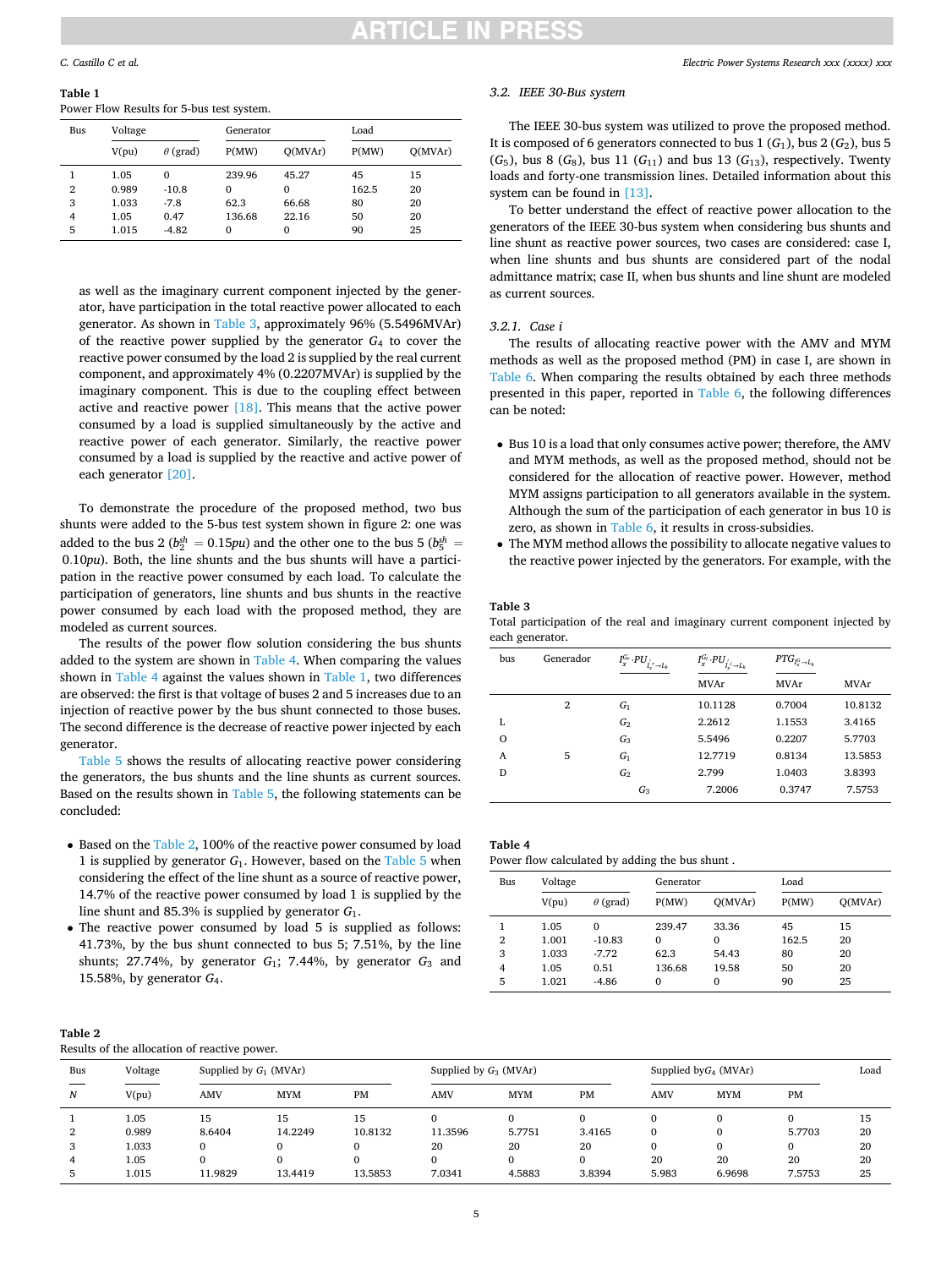# ITICLE IN PRES

#### <span id="page-5-0"></span>**Table 5**

Allocation of reactive power considering line shunts and bus shunts.

| Bus |        | Supplied by Generator (MVAr) |                  |              | Supplied by line Shunt (MVAr) |           |           |              |           |        | Supplied by Bus Shunt | Load |
|-----|--------|------------------------------|------------------|--------------|-------------------------------|-----------|-----------|--------------|-----------|--------|-----------------------|------|
|     | $G_1$  | $G_3$                        | $\sqrt{2}$<br>G4 | $L_{1-2}$    | $L_{1-5}$                     | $L_{2-3}$ | $L_{3-4}$ | $L_{3-5}$    | $L_{4-5}$ | Total  |                       |      |
|     | 12.795 | $\mathbf{0}$                 |                  | 1.6537       | 0.5513                        | $\Omega$  |           | 0            |           | 2.205  | $\Omega$              | 15   |
| 2   | 1.3518 | 0.401                        | 0.729            | 1.5016       | $\Omega$                      | 1.001     | $\Omega$  | $\mathbf{0}$ |           | 2.5026 | 15.0156               | 20   |
| 3   |        | 17.4923                      | $\mathbf{0}$     | $\Omega$     |                               | 1.0671    | 0.6403    | 0.8003       |           | 2.5077 | $\mathbf{0}$          | 20   |
| 4   |        | 0                            | 18.7321          | 0            |                               | 0         | 0.6615    | $\mathbf{0}$ | 0.6064    | 1.2679 | $\mathbf{0}$          | 20   |
|     | 6.9353 | .8592                        | 3.8948           | $\mathbf{0}$ | 0.5216                        | $\Omega$  | $\Omega$  | 0.7825       | 0.5738    | 1.8779 | 10.4328               | 25   |

MYM method the reactive power consumed by load 4 is supplied by  $G_1$ ,  $G_2$ ,  $G_5$ ,  $G_8$ ,  $G_{11}$  and  $G_{13}$ . Generators  $G_1$ ,  $G_2$ ,  $G_5$  and  $G_8$ , are assigned positive values of reactive power, while generators  $G_{11}$  and *G*13*,* are assigned negative values of reactive power. This may benefit to some generators, and work against some others, thus resulting in cross-subsidies.

- According to AMV and MYM methods, the total power injected by generator *G*<sub>8</sub> is 47.3379MVAr and 47.0114MVAr, respectively. However, according to the power flow, generator  $G_8$  only injects a reactive power of 18.07 MVAr to the system. The allocation of reactive power is higher than the reactive power injected to the system by generator  $G_8$ , which can only be explained by the coupling effect between the active and reactive power. In other words, the active power from generator *G*8 has participation in the reactive power consumed by the loads.
- When comparing the values of reactive power allocated to the generators to cover the demand on load bus 7, it can be observed that the AMV method allocates more reactive power to generator *G*5*,* because the electric distance of this generator is closer to that load [\[13\]](#page-7-0). However, more reactive power is allocated to generator  $G_1$ , with the proposed method due to the coupling effect between the active and reactive power [\[21\]](#page-7-0). It means that the increased value of reactive power allocated to generator  $G_1$ , results mainly from the active power injected into the system by this generator (60% of the total demanded by the IEEE 30-bus system).
- When comparing the total reactive power injected by each generator as shown in [Table 6,](#page-6-0) it is observed with the PM, the generator  $G_1$ , injects more reactive power (27.8432MVAr) than AMV method (3.2680MVAr) and MYM method (4.2765MVAr). This is mainly due to the coupling effect between the active and reactive power.

The three methods presented in this article are based on the power flow solution. However, they allocate different values of reactive power to each generator. This is mainly due to the criteria chosen to develop the model. That is why there are no models of reactive power allocation universally accepted currently.

## *3.2.2. Case II*

In case II, the bus shunts and the line shunts are modeled as reactive power sources. The results of the reactive power allocation in case II using the proposed method (PM) are shown in [Table 7.](#page-6-0) No calculations were made using the AMV method or the MYM method because they do not include them in their mathematical approach. When comparing [tables 7](#page-6-0) and [6](#page-6-0), the following can be observed:

- 60% of the reactive power demanded by load 2 is supplied by generator *G*2 and the remaining 40% is supplied by the line shunts.
- The demands from loads 3 and 4 are directly covered by the line shunts; therefore, no reactive power is allocated to the generators
- The values of reactive power allocated to the generators decrease when considering the line shunts and bus shunts as sources of reactive power. For example, if we consider the demand from load 7, it can be observed that the value assigned to generator *G*1 decreases from 3.6223MVAr to 2.5979MVAr.
- The reactive power consumed by load 30 is supplied by the bus shunt connected to that bus.
- As previously mentioned, for each system bus a comparison was made between the reactive power injected by the line shunt and the bus shunt, and the demanded reactive power. If the reactive power injected into the bus was higher than the demand, the bus was considered as a reactive power source; thus, it would be considered a new player in the reactive power allocation game (this is the case of the line shunts in bus 1 ( $B_1$ ), bus 3 ( $B_3$ ), bus 4 ( $B_4$ ), bus 6 ( $B_6$ ), bus 28  $(B_{28})$  and the bus shunt in bus 30  $(B_{30})$ ). For example, the reactive power consumed by load 7 is 7.5MVAr. The reactive power injected by all line shunts into the bus 7 is 1.8761MVAr, reducing the reactive power consumed to 5.6239MVAr. As a result, it will have the reduction of the participation of reactive power sources on this load bus.
- The total power injected by the line shunts equals to 15.9%, while the total power injected by the bus shunts are 1.6% of the total reactive power consumed by the system (130.8 MVAr).

According to the results shown in [Table 7](#page-6-0), the line shunts inject into the system a significant part of the reactive power, which must be considered in the allocation process by the reactive power support. If this is not taken into account, we fall into cross-subsidy problems, because some agents would be benefited from greater participation in the allocation of reactive power.

# **4. Conclusion**

In this paper, a new method is proposed in order to determine the participation of reactive power sources (generators, bus shunts and line shunts) on reactive power consumed by loads, considering the coupling existing between active and reactive power.

The proposed method is based on circuit theory in combination with game theory, through the analytical application of Aumann-Shapley method. The properties of circuit theory and Aumann-Shapley axioms are combined to provide with appropriate and more precise allocation of reactive power.

The results obtained validated the influence of active and reactive components on the reactive power allocation process between agents, and the need for representing generators, bus shunts and line shunts as independent agents, including when they are at the same bus. Therefore, it can be concluded that reactive power participation in loads cannot be separated from active and reactive components, and an integrated approach is required.

The Proposed Method demonstrated that line shunts injected a significant part of reactive power that must be considered in the process of reactive power allocation, thus avoiding cross-subsidy problems.

#### **CRediT authorship contribution statement**

**Carlos Castillo C:** Conceptualization, Methodology, Software, Formal analysis, Writing - original draft. **Yuri Molina:** Conceptualization, Methodology, Software, Validation, Supervision, Formal analysis. **Jaime Luyo:** Conceptualization, Methodology, Supervision. **Raoni Pegado:** Software, Validation.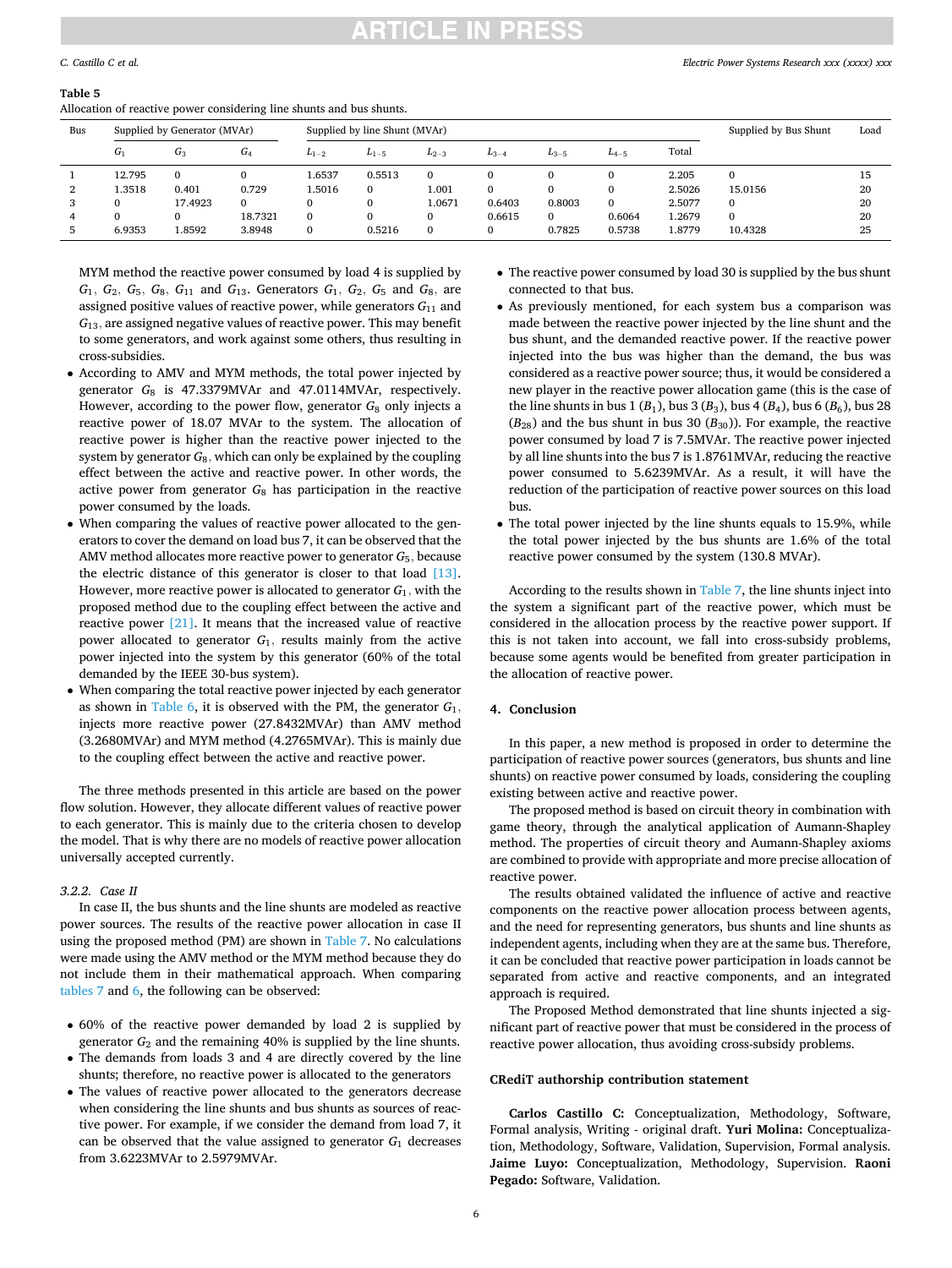Table 6  $\label{eq:rank}$  Results of the allocation of reactive power for the IEEE 30-bus system (case I). Results of the allocation of reactive power for the IEEE 30-bus system (case I).

<span id="page-6-0"></span>

| <b>Bus</b> |                            | Supplied by G <sub>1</sub> (MVAr) |         |                                     | Supplied by G <sub>2</sub> (MVAr)    |                  |            | Supplied by G <sub>5</sub> (MVAr) |                  |            | Supplied by G <sub>8</sub> (MVAr) |         |        | Supplied by $G_{11}$ (MVAr) |                  |                                      | Supplied by $G_{13}$ (MVAr) |                  | Load |
|------------|----------------------------|-----------------------------------|---------|-------------------------------------|--------------------------------------|------------------|------------|-----------------------------------|------------------|------------|-----------------------------------|---------|--------|-----------------------------|------------------|--------------------------------------|-----------------------------|------------------|------|
|            | <b>AMV</b>                 | <b>MYM</b>                        | Md      | AMN                                 | <b>MXM</b>                           | Md               | <b>AMV</b> | <b>MXM</b>                        | Md               | <b>AMV</b> | <b>MYM</b>                        | Md      | AMN    | <b>MXM</b>                  | Md               | <b>AMV</b>                           | <b>MXM</b>                  | ЫĀ               |      |
|            |                            |                                   |         | 22.7                                | 22.7                                 | 22.7             |            |                                   |                  |            |                                   |         |        |                             |                  |                                      |                             |                  | 22.7 |
|            | .3787                      | 1,4208                            | 1.5951  | 0.2775                              | 0.3346                               | 0.2502           | 0.0635     | 0654                              | 1093             | 1.3581     | 1.3513                            | 1.088   | 1,0395 | 1.0125                      | 0.0645           | 0.828                                | 1.0154                      | 0.721            |      |
|            | .2653                      | 0.3988                            | 0.7813  | 1.4507                              |                                      | 1,333            | 0.1032     | 0.1129                            | 0.1474           | 0.5819     | 0.5683                            | 0.1476  | 0.0642 | 0.0385                      | 0.0898           | 0.1347                               | 0.1223                      | 101              |      |
|            |                            |                                   |         |                                     |                                      |                  |            |                                   |                  |            |                                   |         |        |                             |                  |                                      |                             |                  |      |
|            | 0.2773                     | 0.376                             | 3.6223  | 0.8559                              | 1.1449                               | 1.5505           | 3.4922     | 3.6163                            | 0.7786           | 2.443      | 2.3881                            | 1.6929  | 1.226  | $-0.0287$                   | 0.4171           | 0.2056                               | 0.0034                      | 0.4386           |      |
|            |                            |                                   |         |                                     |                                      |                  |            |                                   |                  |            |                                   |         |        |                             |                  |                                      |                             |                  |      |
|            |                            | 1.0416                            |         |                                     | 0.828                                |                  |            | 0.0001                            |                  |            | 0.0217                            |         |        | 0.222                       |                  |                                      | 1195                        |                  |      |
|            |                            | 1.4839                            | 3.4773  | 1.7594                              | 0.9377<br>0.2643<br>0.3882<br>0.2451 | 1.4633           | 0.2222     | 0.2577                            | 1.651            | $\ddot{3}$ | 4795                              | 0.659   | 0.5811 | 0.6474                      | 0.4719           | 1.2347                               | 3.6938                      | ).7774           |      |
|            |                            | 1.1281                            | 0.7429  |                                     |                                      | 0.3128           | 0.0519     | 0.0714                            | 0.1394           | 0.3078     | 1.4057                            | 0.1412  | 0.1568 | 1829                        | 0.1031           | 0.8341                               | 0.5476<br>0.9732            | 0.1606           |      |
|            | 0.4026<br>0.0842<br>0.1289 | 1.888                             | 1.63    |                                     |                                      |                  | 0.88       | 0.1048                            | 0.2186           | 0.5283     | 0.5952                            | 0.2218  | 0.2947 | 0.2498                      | 0.1649           | 1969                                 |                             | 0.2418           |      |
|            | 0.0895                     | 1154                              | 1.8382  | 0.1652<br>0.2632<br>0.1926<br>0.653 |                                      | 1.1445           | 0.0692     | 0.0744                            | 0.1579           | 0.4067     | 1,4265                            | 0.1604  | 0.2858 | 0.2304                      | 0.1245           | 1.7562                               | 0.7082                      | 0.1658           |      |
|            | 0.2663                     | 0.3319                            | 2.7118  |                                     | 0.7828                               |                  | 0.2734     | 0.2762                            | 0.5142           | 1.6104     | 1.5962                            | 0.5239  | 1.3855 | 1.0928                      |                  | 1.6113                               | 1.7201                      | 0.4693           |      |
|            | 0.0441                     | 0.674                             | 0.4197  | 0.0978                              | 11454<br>1.5159                      | 1.769<br>0.6698  | 0.0366     | 0407                              | 0.0792           | 0.2182     | <b>1.23</b>                       | 0.805   | 0.1552 | 0993                        | 0.631            | 1.3481                               | 0.3172                      | 0.0805           | 2    |
|            | 0.1614                     | 0.2303                            | 1.5877  | 0.3766                              |                                      |                  | 0.1496     | 0.1575                            | 0.3004           | 0.8879     | 1.8989                            | 0.3057  | 0.698  | 1.4658                      | 1.247            | 1.266                                | 1.1317                      | 0.2895           |      |
|            | 0.0327                     | 0.0486                            | 0.3271  | 0.0783                              | 0.1103                               | 1.38             | 0.32       | 0.333                             | 0.062            | 0.1897     | 1892                              | 0.631   | 0.1558 | 0.0938                      | 0.0518           | 0.2115<br>2.5106<br>9.6222<br>1.7785 | 0.2248                      | 0.58             |      |
|            | 0.5009                     | 0.6261<br>0.1022                  | 5.2482  | .2929                               | 1.5433<br>0.2239                     | 2.2168<br>0.3152 | 0.5686     | 1.5693                            | 0.9978<br>0.1411 | 3.4158     | 1.3512                            | 1.0183  | 2.9113 | 2.2796                      | 0.8597<br>0.1092 |                                      | 2.8304<br>0.5775            | 0.8592<br>0.1434 |      |
|            | 0.0794                     |                                   | 0.7474  | 0.1765                              |                                      |                  | 0.0663     | 0.705                             |                  | 0.4157     | 1,4219                            | 1437    | 0.2399 | 1.204                       |                  |                                      |                             |                  |      |
|            | 0.3146                     | 1.3741                            | 3.1477  | 0.7853                              | 1606                                 | .3298            | 0.3347     | 1.3385                            | 0.5979           | 2.1867     | 2.1365                            | 0.6113  | .300   | .1388                       | 1.4784           |                                      | .8025                       | 1.535            |      |
|            | 0.1089                     | 131                               | 0932    | 0.2966                              | 1.3426                               | 0.4629           | 0.1366     | 1337                              | 0.2089           | 1.0277     | 1.9464                            | 0.2153  | 1.316  | 1.2903                      | 0.1527           | 14142                                | 1,456                       | 1.167            |      |
|            | 0.0428                     | 0.573                             | 1,4308  | 1226                                | 1153                                 | 1827             | 1.0587     | 0553                              | 0.0826           | 1,4692     | 1.3932                            | 1.0856  | 0.921  | 0883                        | 0.057            | 1146                                 | 1529                        | 0.613            |      |
|            | 0904                       | 1.1542                            | 1,9094  | 0.2588                              | 1.3933                               | 0.3856           | 1.1239     | 1.088                             | 0.1744           | 1.9906     | .6549                             | 1.1807  | 0.1943 | 1779                        | 0.1204           | 1.242                                | 1,4108                      | 0.1295           |      |
| Fotal      | 3.268                      | .2765                             | 27.8432 | 29.8027                             | 31.8987                              | 34.4752          | 24.8705    | 25.0864                           | 24.3607          | 17.3379    | 47.011                            | 35.3599 | 1,0963 | .9644                       | .011             | 16.4245                              | 15.5626                     | 1.7499           | 30.8 |
|            |                            |                                   |         |                                     |                                      |                  |            |                                   |                  |            |                                   |         |        |                             |                  |                                      |                             |                  |      |

**Table 7**<br>Allocation of reactive power with the Proposed Method (PM) for the IEEE 30-bus system (case II).<br>Allocation of reactive power with the Proposed Method (PM) for the IEEE 30-bus system (case II). Allocation of reactive power with the Proposed Method (PM) for the IEEE 30-bus system (case II).

|                         |        |                              |         | The contract of the contract with the contract of the contract of the contract of the contract of the contract of the contract of the contract of the contract of the contract of the contract of the contract of the contract |           |          |                          |       | CH Seph Hinske en J-on |                                |                                                           |                                                          |                   |               |                  |                 |                       |      |                 |                |
|-------------------------|--------|------------------------------|---------|--------------------------------------------------------------------------------------------------------------------------------------------------------------------------------------------------------------------------------|-----------|----------|--------------------------|-------|------------------------|--------------------------------|-----------------------------------------------------------|----------------------------------------------------------|-------------------|---------------|------------------|-----------------|-----------------------|------|-----------------|----------------|
| Bus                     |        | Supplied by generator (MVAr) |         |                                                                                                                                                                                                                                |           |          |                          |       |                        | Supplied by line shunts (MVAr) |                                                           |                                                          |                   |               |                  |                 | Supplied by bus shunt | Load |                 |                |
|                         | త్     | G                            | G5      | ජී                                                                                                                                                                                                                             | $\vec{5}$ | $G_{13}$ | 료<br>Fot                 | $E_1$ | B <sub>3</sub>         | $B_4$                          | $B_6$                                                     | $B_{28}$                                                 | $Q_t^{\text{SL}}$ | <b>Total</b>  |                  | ${\cal B}_{30}$ | (MVAr)                |      | O <sup>SB</sup> | Total          |
|                         |        | 13.4724                      |         |                                                                                                                                                                                                                                |           |          | 4724<br>≌.               |       |                        |                                |                                                           |                                                          |                   | 9.2276        | 9.2276           |                 |                       |      |                 | 22.7           |
|                         |        |                              |         |                                                                                                                                                                                                                                |           |          |                          |       |                        |                                |                                                           |                                                          |                   | $\frac{1}{6}$ | ن<br>با به       |                 |                       |      |                 | $\overline{c}$ |
|                         |        |                              |         |                                                                                                                                                                                                                                |           |          |                          |       |                        |                                |                                                           |                                                          |                   |               |                  |                 |                       |      |                 | ڥ              |
|                         |        |                              | 15.8377 |                                                                                                                                                                                                                                |           |          | .8377<br>15.             |       |                        |                                |                                                           |                                                          |                   | 3.1623        | 3.1623           |                 |                       |      |                 | ᡋ              |
|                         | 2.5979 | 1.1492                       | 0.5845  | 0.498                                                                                                                                                                                                                          | 0.3213    | 0.3395   | 1905<br>5.4              |       | 0.0487                 | 0.0111                         | 0.0094                                                    | 0.034                                                    | 0.211             | 1.8761        |                  |                 | 16001                 |      | 0.0091          | ت.             |
|                         |        |                              |         | 27.3579                                                                                                                                                                                                                        |           |          | 3579                     |       |                        |                                |                                                           |                                                          |                   | 2.6421        | 2.0004<br>2.6421 |                 |                       |      |                 |                |
|                         |        |                              |         |                                                                                                                                                                                                                                |           |          |                          |       |                        |                                |                                                           |                                                          |                   |               | $\overline{a}$   |                 |                       |      |                 |                |
| ≌                       | 3.3272 | 1.4468                       | 0.6532  | 0.6321                                                                                                                                                                                                                         | 0.4815    | 0.7831   | <b>239</b><br>7.3        |       | 0.0614                 | 0.0151                         | 0.013                                                     | 0.423                                                    | 0.0269            |               | 1.1587           |                 | 0.0174                |      | 0.0174          |                |
| $\sharp$                | 0.7106 | 0.3092                       | 0.1398  | 0.1354                                                                                                                                                                                                                         | 0.105     | 0.1619   | 1.5619                   |       | 0.0131                 | 0.0032                         | 0.0028                                                    |                                                          | 0.0058            |               | 0.034            |                 | 0.004                 |      | 0.004           |                |
| ۵H                      | 1.112  | 0.4841                       | 0.2192  | 0.2126                                                                                                                                                                                                                         | 0.1679    | 0.244    | 2.4399                   |       |                        | 1.005                          | 0.0043                                                    |                                                          | 0.0092            |               | 0.0534           |                 | 0.0067                |      | 0.0067          |                |
| $\frac{8}{10}$          | 0.8016 | 0.3491                       | 0.1584  | $\begin{array}{c} 0.1538 \\ 0.5017 \\ 0.0772 \end{array}$                                                                                                                                                                      | 0.1266    | 0.1676   | 1.757<br>5.6588          |       | 0.0205<br>0.0148       | 0.0036                         | 0.0031                                                    | $0.0091$<br>$0.0143$<br>$0.0104$<br>$0.0343$<br>$0.0052$ | 0.0066            |               | 0.0385           |                 | 0.0045                |      | 0.0045          |                |
|                         | 2.5921 | 1.1308                       | 0.5155  |                                                                                                                                                                                                                                | 0.4423    | 0.4764   |                          |       | 0.0478                 | 0.0116                         | 0.01                                                      |                                                          | 0.022             |               | 0.1257           |                 | 0.0155                |      | 0.0155          | $\frac{8}{2}$  |
| $\frac{8}{10}$          | 0.4012 | 0.1748                       | 0.0794  |                                                                                                                                                                                                                                | 0.0641    | 0.0815   | 0.8782                   |       | 0.0074                 | 0.0018                         | 0.0016                                                    |                                                          | 0.0034            |               | 0.0194           |                 | 0.0024                |      | 0.0024          |                |
| ₽                       | 1.5177 | 0.6617                       | 0.3011  | 0.2929                                                                                                                                                                                                                         | 0.2506    | 0.2933   | 3.3173                   |       | 0.028                  | 0.068                          | 0.0059                                                    |                                                          | 0.128             |               | 0.0734           |                 | 0.0093                |      | 0.0093          |                |
| ສ                       | 0.3127 | 0.1364                       | 0.0621  | 0.0604<br>0.9745                                                                                                                                                                                                               | 0.0525    | 0.0588   | 0.6829                   |       | 0.0058                 | 0.0014                         | $\begin{array}{c} 0.0012 \\ 0.0192 \\ 0.0028 \end{array}$ | $0.02$<br>$0.0041$<br>$0.0671$<br>$0.0093$               | 0.0027            |               | 0.0152           |                 | 0.0019                |      | 0.0019          |                |
| $\overline{\mathbf{z}}$ | 5.0135 | 2.1892                       | 0.9998  |                                                                                                                                                                                                                                | 0.8705    | 0.8738   | .9212<br>$\overline{10}$ |       | 0.0926                 | 0223                           |                                                           |                                                          | 0.0434            |               | 0.2446           |                 | 0.0342                |      | 0.0342          |                |
| <u>ని</u> ష             | 0.7138 | 0.3112                       | 0.1414  | 0.1375                                                                                                                                                                                                                         | 0.111     | 0.1449   | 599<br>ني                |       | 0.0132                 | 0.0032                         |                                                           |                                                          | 0.0061            |               | 0.0346           |                 | 0.0055                |      | 0.0055          | ڢ              |
|                         | 3.0012 | 1.3114                       | 0.5984  | 0.5841                                                                                                                                                                                                                         | 0.4851    | 0.5427   | <b>3228</b><br>6.5       |       | 0.0556                 | 0134                           | 0.0115                                                    | 0.0401                                                   | 0.0269            |               | 0.1476           |                 | 0.0296                |      | 0.0296          | 5.7            |
| ಸಿ ಸಿ                   | 1.0368 | 0.4547                       | 0.2083  | 0.2048                                                                                                                                                                                                                         | 0.1549    | 0.1697   | 292<br>2.2               |       | 0.0193                 | 0.0046                         | 1.004                                                     |                                                          | 0.0103            |               | 0.0525           |                 | 0.0183                |      | 0.0183          | ಼              |
|                         | 0.4044 | 0.1782                       | 0.0819  | 0.0808                                                                                                                                                                                                                         | 0.0578    | 0.0623   | 1655<br>$\frac{8}{2}$    |       | 0.0076                 | 0.0018                         | 0.0016                                                    | 0.0057                                                   | 0.0043            |               | 0.021            |                 | 0.0135                |      | 0.0135          | 9.             |
|                         |        |                              |         |                                                                                                                                                                                                                                |           |          |                          |       |                        |                                |                                                           |                                                          |                   |               |                  |                 |                       |      | <b>م</b> .      | $\overline{6}$ |
| Total                   | 23.543 | 23.759                       | 20.581  | 31.904                                                                                                                                                                                                                         | 1691      | 1.399    | .877                     |       | 0.4359                 | 0.1051                         | 0.0903                                                    | 0.3101                                                   | 1,2016            | 19.7081       | 20.851           |                 | 0.1719                | ق    | 2.0719          | 130.8          |
|                         |        |                              |         |                                                                                                                                                                                                                                |           |          |                          |       |                        |                                |                                                           |                                                          |                   |               |                  |                 |                       |      |                 |                |

*Electric Power Systems Research xxx (xxxx) xxx*